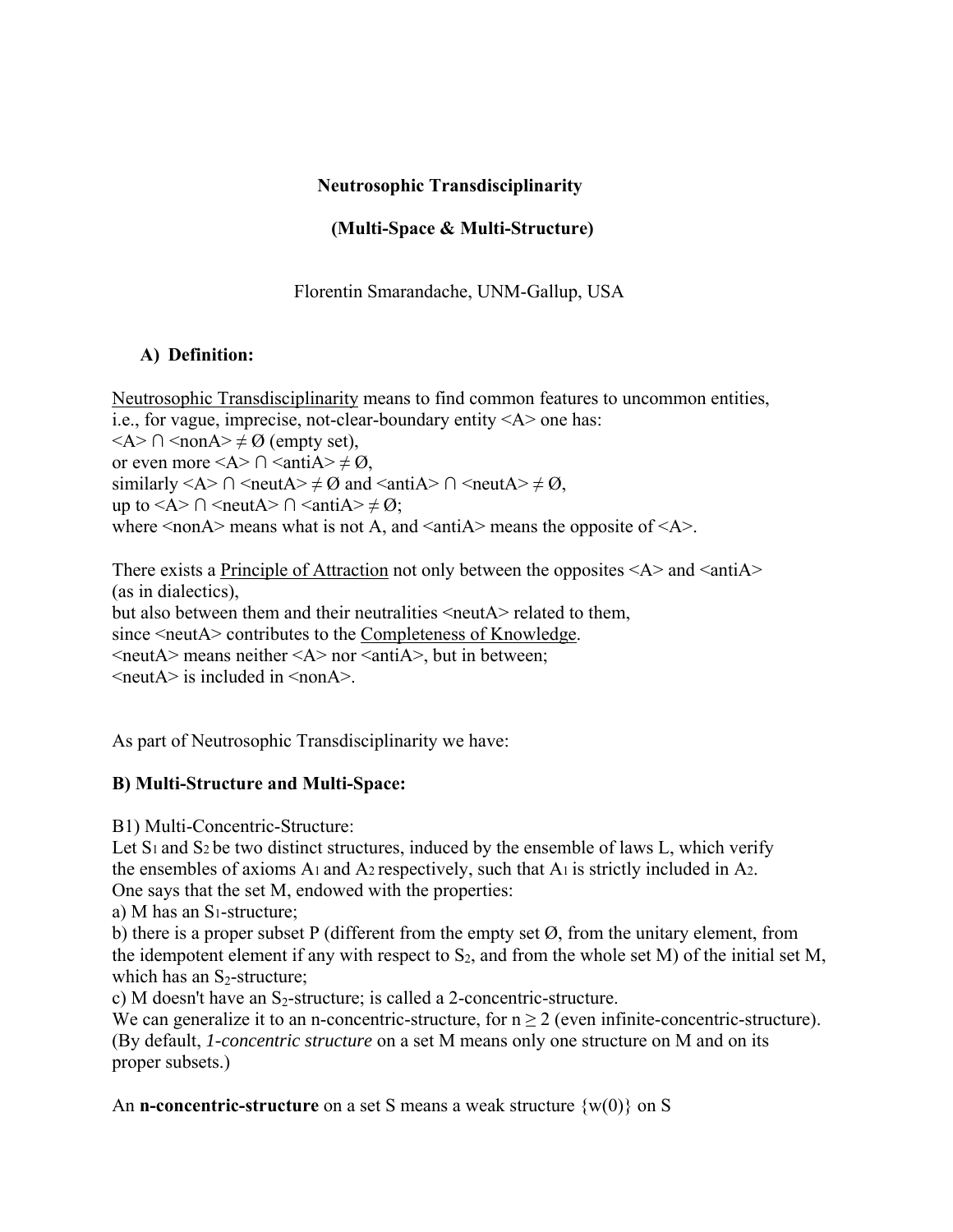such that there exists a chain of proper subsets  $P(n-1) < P(n-2) < ... < P(2) < P(1) < S$ , where '<' means 'included in', whose corresponding structures verify the inverse chain  $\{w(n-1)\} > \{w(n-2)\} > ... > \{w(2)\} > \{w(1)\} > \{w(0)\},$ where '>' signifies 'strictly stronger' (i.e., structure satisfying more axioms).

For example:

 Say a groupoid D, which contains a proper subset S which is a semigroup, which in its turn contains a proper subset M which is a monoid, which contains a proper subset NG which is a non-commutative group, which contains a proper subset CG which is a commutative group, where D includes S, which includes M, which includes NG, which includes CG. [This is a 5-concentric-structure.]

### B2) **Multi-Space**:

Let  $S_1, S_2, ..., S_n$  be n structures on respectively the sets  $M_1, M_2, ..., M_n$ , where  $n \ge 2$  (n may even be infinite). The structures  $S_i$ ,  $i = 1, 2, ..., n$ , may not necessarily be distinct two by two; each structure  $S_i$  may be or not n<sub>i</sub>-concentric, for  $n_i \ge 1$ . And the sets  $M_i$ ,  $i = 1, 2, ..., n$ , may not necessarily be disjoint, also some sets  $M_i$  may be equal to or included in other sets  $M_i$ , j = 1, 2, ..., n. We define the Multi-Space M as a union of the previous sets:  $M = M_1 \cup M_2 \cup ... \cup M_n$ , hence we have n (different or not, overlapping or not) structures on M. A multi-space is a space with many structures that may overlap, or some structures may include others or may be equal, or the structures may

interact and influence each other as in our everyday life.

Therefore, a region (in particular a point) which belong to the intersection of  $1 \le k \le n$  sets  $M_i$  may have k different structures in the same time. And here it is the difficulty and beauty of the a multi-space and its overlapping multi-structures.

{We thus may have  $\langle R \rangle \neq \langle R \rangle$ , i.e. a region R different from itself, since R could be endowed with different structures simultaneously.}

For example we can construct a geometric multi-space formed by the union of three distinct subspaces: an Euclidean subspace, a Hyperbolic subspace, and an Elliptic subspace.

As particular cases when all  $M_i$  sets have the same type of structure, we can define the Multi-Group (or n-group; for example; bigroup, tri-group, etc., when all sets  $M_i$  are groups), Multi-Ring (or n-ring, for example biring, tri-ring, etc. when all sets  $M_i$  are rings), Multi-Field (n-field), Multi-Lattice (n-lattice), Multi-Algebra (n-algebra), Multi-Module (n-module), and so on -